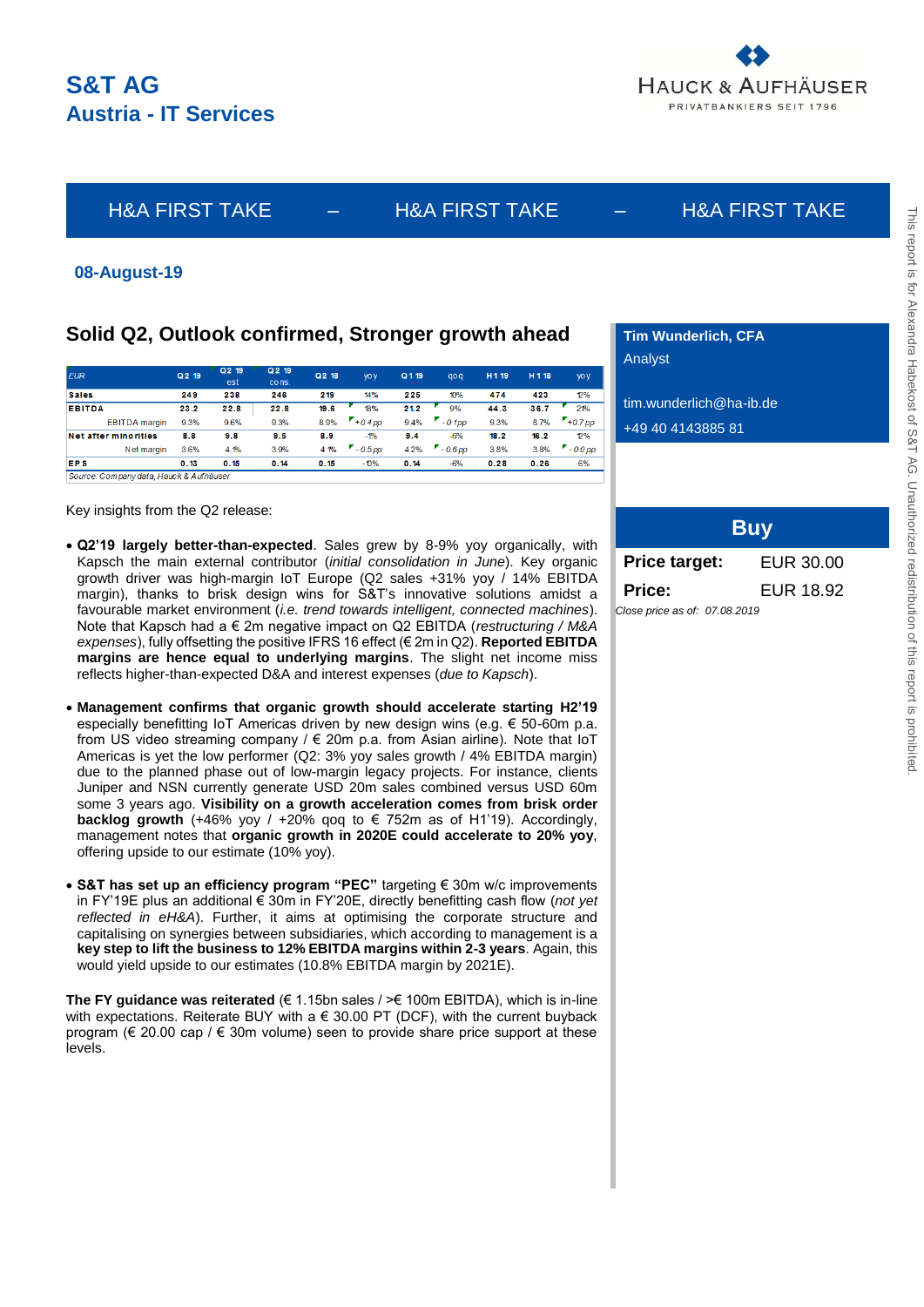**Disclosures regarding research publications of Hauck & Aufhäuser Privatbankiers AG pursuant to section 85 of the German Securities Trading Act (WpHG) and distributed in the UK under an EEA branch passport, subject to the FCA requirements on research recommendation disclosures**

It is essential that any research recommendation is fairly presented and discloses interests of indicates relevant conflicts of interest. Pursuant to section 85 of the German Securities Trading Act (WpHG) a research report has to point out possible conflicts of interest in connection with the analysed company. Further to this, under the FCA's rules on research recommendations, any conflicts of interest in connection with the recommendation must be disclosed. A conflict of interest is presumed to exist in particular if Hauck & Aufhäuser Privatbankiers AG

- (1) or its affiliate(s) (either in its own right or as part of a consortium) within the past twelve months, acquired the financial instruments of the analysed company,
- (2) has entered into an agreement on the production of the research report with the analysed company,
- (3) or its affiliate(s) has, within the past twelve months, been party to an agreement on the provision of investment banking services with the analysed company or have received services or a promise of services under the term of such an agreement,
- (4) or its affiliate(s) holds a) 5% or more of the share capital of the analysed company, or b) the analysed company holds 5% or more of the share capital of Hauck & Aufhäuser Privatbankiers AG or its affiliate(s),
- (5) or its affiliate(s) holds a net long (a) or a net short (b) position of 0.5% of the outstanding share capital of the analysed company or derivatives thereof,
- (6) or its affiliate(s) is a market maker or liquidity provider in the financial instruments of the issuer,
- (7) or the analyst has any other significant financial interests relating to the analysed company such as, for example, exercising mandates in the interest of the analysed company or a significant conflict of interest with respect to the issuer,
- (8) The research report has been made available to the company prior to its publication. Thereafter, only factual changes have been made to the report.

**Conflicts of interest that existed at the time when this research report was published**:

| Company | <b>Disclosure</b> |
|---------|-------------------|
| S&T AG  | ັ                 |

### **Historical target price and rating changes for S&T AG in the last 12 months**



03.09.2018 Wunderlich, CFA, Tim Buy Buy EUR 28,50 EUR 25,16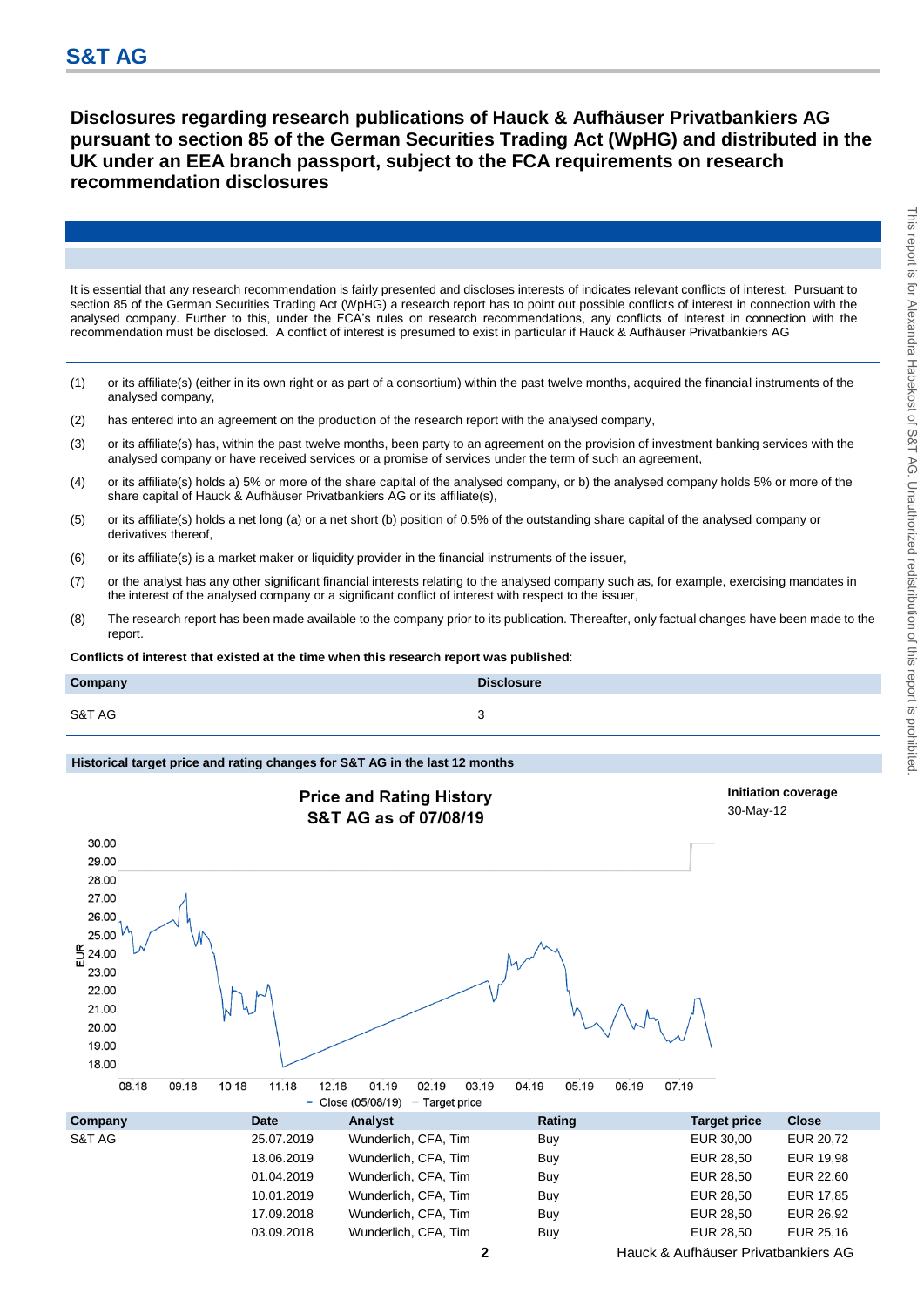# **S&T AG**

|                                                                                            | 28.08.2018 | Wunderlich, CFA, Tim | Buy | EUR 28,50 | EUR 25,16 |  |  |  |
|--------------------------------------------------------------------------------------------|------------|----------------------|-----|-----------|-----------|--|--|--|
|                                                                                            |            |                      |     |           |           |  |  |  |
|                                                                                            |            |                      |     |           |           |  |  |  |
| Hauck & Aufhäuser distribution of ratings and in proportion to investment banking services |            |                      |     |           |           |  |  |  |
|                                                                                            |            |                      |     |           |           |  |  |  |
| <b>Buy</b>                                                                                 | 66.46 %    | 75.00 %              |     |           |           |  |  |  |
| Sell                                                                                       | 12.03 %    | $0.00 \%$            |     |           |           |  |  |  |
| <b>Hold</b>                                                                                | 21.52 %    | 25.00 %              |     |           |           |  |  |  |
|                                                                                            |            |                      |     |           |           |  |  |  |
|                                                                                            |            |                      |     |           |           |  |  |  |

Date of publication creation: 08/08/2019 10:10 AM

Date of publication dissemination: 08/08/2019 10:14 AM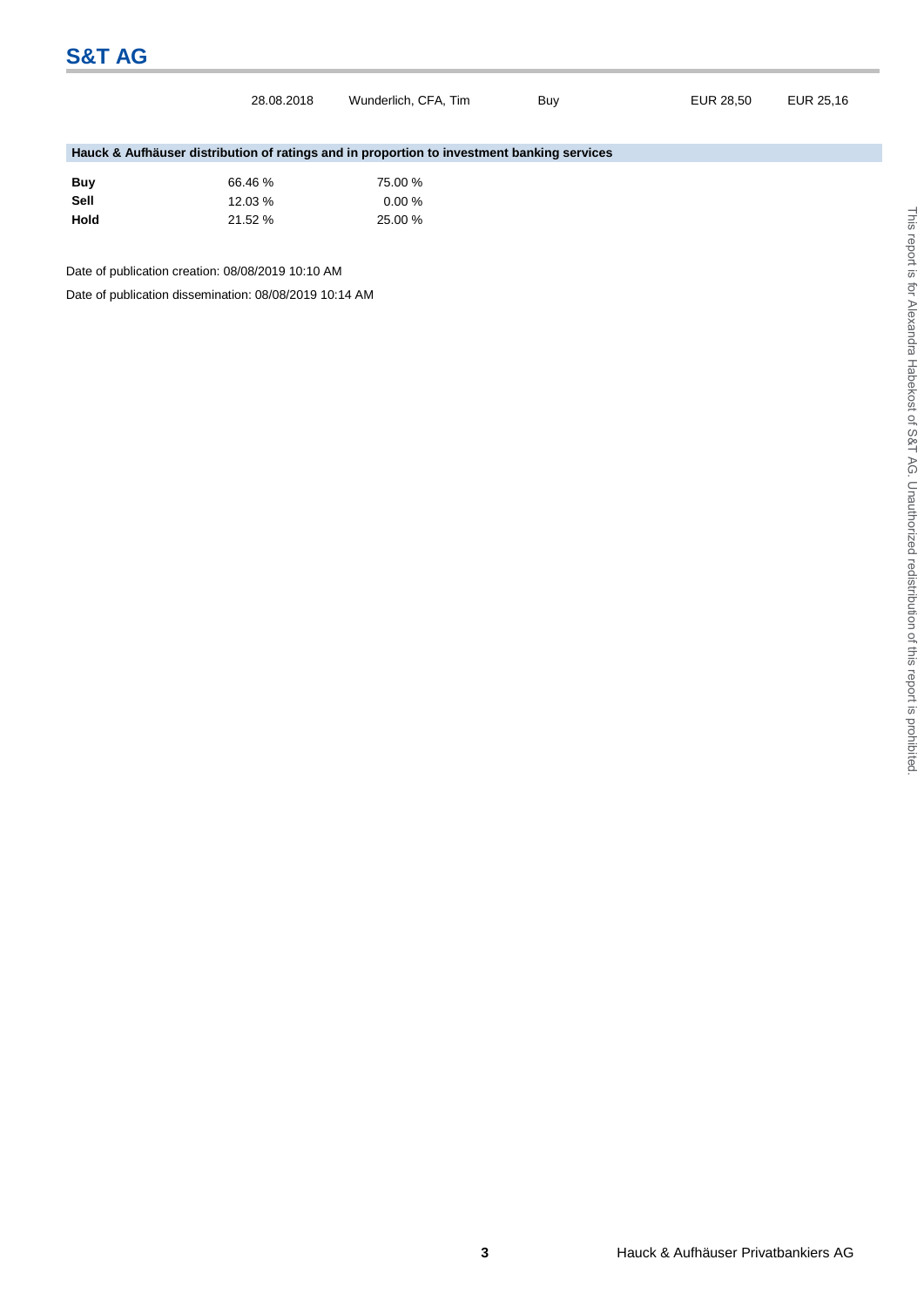### **1. General Information/Liabilities**

This research report has been produced for the information purposes of institutional investors only, and is not in any way a personal recommendation, offer or solicitation to buy or sell the financial instruments mentioned herein. The document is confidential and is made available by Hauck & Aufhäuser Privatbankiers AG, exclusively to selected recipients [in DE, GB, FR, CH, US, UK, Scandinavia, and Benelux or, in individual cases, also in other countries]. A distribution to private investors in the sense of the German Securities Trading Act (WpHG) is excluded. It is not allowed to pass the research report on to persons other than the intended recipient without the permission of Hauck & Aufhäuser Privatbankiers AG. Reproduction of this document, in whole or in part, is not permitted without prior permission Hauck & Aufhäuser Privatbankiers AG. All rights reserved.

Under no circumstances shall Hauck & Aufhäuser Privatbankiers AG, any of its employees involved in the preparation, have any liability for possible errors or incompleteness of the information included in this research report – neither in relation to indirect or direct nor consequential damages. Liability for damages arising either directly or as a consequence of the use of information, opinions and estimates is also excluded. Past performance of a financial instrument is not necessarily indicative of future performance.

#### **2. Responsibilities**

This research report was prepared by the research analyst named on the front page (the "Producer"). The Producer is solely responsible for the views and estimates expressed in this report. The report has been prepared independently. The content of the research report was not influenced by the issuer of the analysed financial instrument at any time. It may be possible that parts of the research report were handed out to the issuer for information purposes prior to the publication without any major amendments being made thereafter.

#### **3. Organisational Requirements**

Hauck & Aufhäuser Privatbankiers AG took internal organisational and regulative precautions to avoid or accordingly disclose possible conflicts of interest in connection with the preparation and distribution of the research report. All members of Hauck & Aufhäuser Privatbankiers AG involved in the preparation of the research report are subject to internal compliance regulations. No part of the Producer's compensation is directly or indirectly related to the preparation of this financial analysis. In case a research analyst or a closely related person is confronted with a conflict of interest, the research analyst is restricted from covering this company.

#### **4. Information Concerning the Methods of Valuation/Update**

The determination of the fair value per share, i.e. the price target, and the resultant rating is done on the basis of the adjusted free cash flow (adj. FCF) method and on the basis of the discounted cash flow – DCF model. Furthermore, a peer group comparison is made.

The adj. FCF method is based on the assumption that investors purchase assets only at a price (enterprise value) at which the operating cash flow return after taxes on this investment exceeds their opportunity costs in the form of a hurdle rate of 7.5%. The operating cash flow is calculated as EBITDA less maintenance capex and taxes.

Within the framework of the DCF approach, the future free cash flows are calculated initially on the basis of a fictitious capital structure of 100% equity, i.e. interest and repayments on debt capital are not factored in initially. The adjustment towards the actual capital structure is done by discounting the calculated free cash flows with the weighted average cost of capital (WACC), which takes into account both the cost of equity capital and the cost of debt. After discounting, the calculated total enterprise value is reduced by the interest-bearing debt capital in order to arrive at the equity value.

Hauck & Aufhäuser Privatbankiers AG uses the following three-step rating system for the analysed companies:

Buy: Sustainable upside potential of more than 10% within 12 months Sell: Sustainable downside potential of more than 10% within 12 months. Hold: Upside/downside potential is limited. No immediate catalyst visible.

NB: The ratings of Hauck & Aufhäuser Privatbankiers AG are not based on a performance that is expected to be "relative" to the market.

The decision on the choice of the financial instruments analysed in this document was solely made by Hauck & Aufhäuser Privatbankiers AG. The opinions and estimates in this research report are subject to change without notice. It is within the discretion of Hauck & Aufhäuser Privatbankiers AG whether and when it publishes an update to this research report, but in general updates are created on a regular basis, after 6 months at the latest. A sensitivity analysis is included and published in company's initial studies.

#### **5. Major Sources of Information**

Part of the information required for this research report was made available by the issuer of the financial instrument. Furthermore, this report is based on publicly available sources (such as, for example, Bloomberg, Reuters, VWD-Trader and the relevant daily press) believed to be reliable. Hauck & Aufhäuser Privatbankiers AG has checked the information for plausibility but not for accuracy or completeness.

#### **6. Competent Supervisory Authority**

Hauck & Aufhäuser Privatbankiers AG are under supervision of the BaFin – German Federal Financial Supervisory Authority Bundesanstalt für Finanzdienstleistungsaufsicht), Graurheindorfer Straße 108, 53117 Bonn and Marie-Curie-Straße 24 – 28, 60439 Frankfurt a.M.

This document is distributed in the UK under a MiFID EEA branch passport and in compliance with the applicable FCA requirements.

#### **7. Specific Comments for Recipients Outside of Germany**

This research report is subject to the law of the Federal Republic of Germany. The distribution of this information to other states in particular to the USA, Canada, Australia and Japan may be restricted or prohibited by the laws applicable within this state.

#### **8. Miscellaneous**

According to Article 4(1) No. i of the delegated regulation 2016/958 supplementing regulation 596/2014 of the European Parliament, further information regarding investment recommendations of the last 12 months are published under: https://www.hauck-aufhaeuser.com/en/investment-banking/equities#institutionalresearch